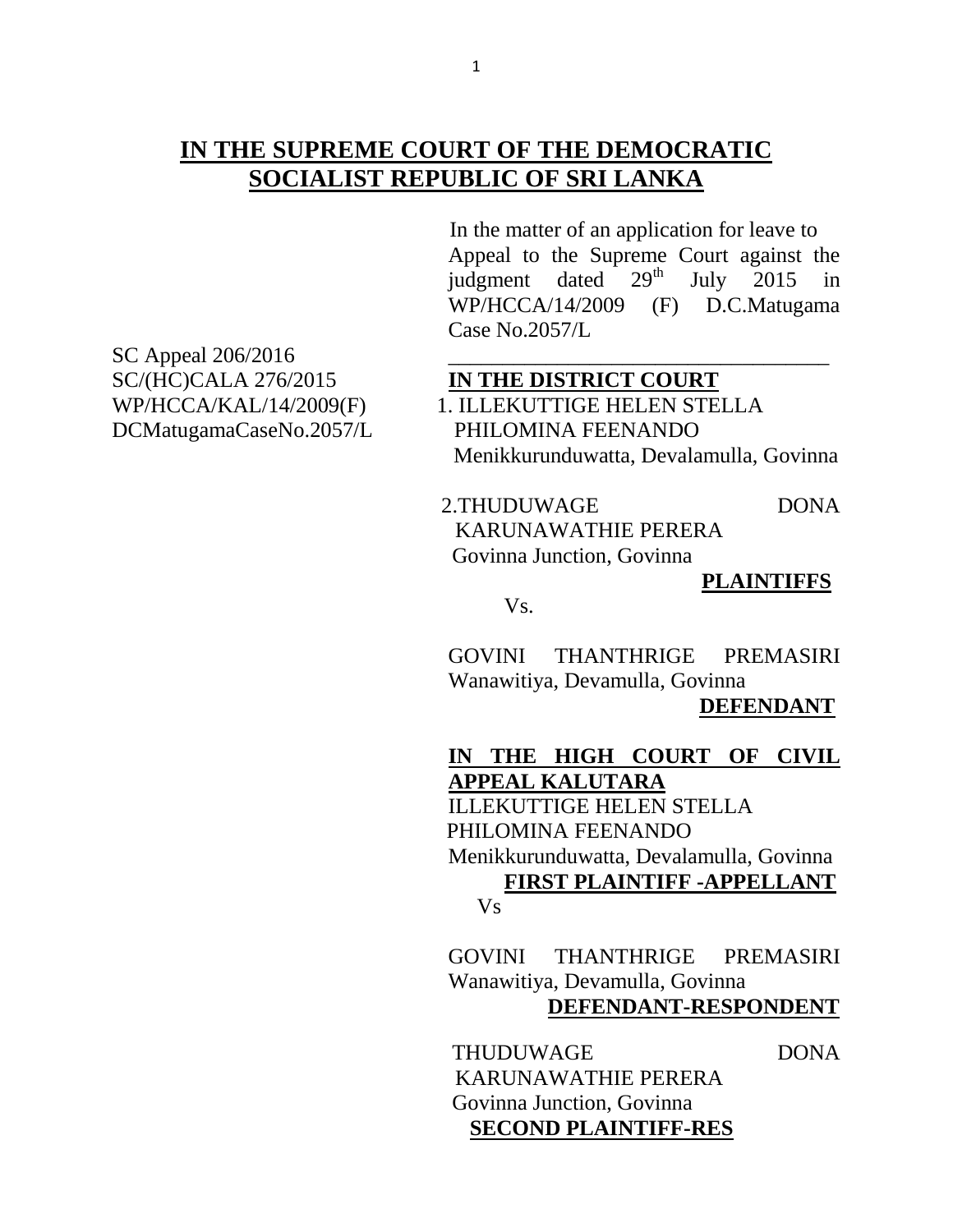# **NOW IN THE SUPREME COURT** ILLEKUTTIGE HELEN STELLA PHILOMINA FEENANDO Menikkurunduwatta, Devalamulla, Govinna  **First Plaintiff-Appellant-Ptitioner-Appellant**

VS

GOVINI THANTHRIGE PREMASIRI of Wanawitiya, Devamulla, Govinna  **Defendant-Respondent- Respondent- Respondent**

 THUDUWAGE DONA KARUNAWATHI PERERA Govinna Junction Govinna

KARUNAWATHIE PERERA of Govinna Junction, Govinna  **Second Plaintiff-Respondent-Respondent-Respondent**

- Before : Sisira J De Abrew J Anil Gooneratne J Nalin Perera J
- Counsel : JAJ Udawatta with Anuradha N Ponnamperuma for the  $1<sup>st</sup>$  Plaintiff-Appellant-Petitioner-Appellant Defendant-Respondent-Respondent-Respondent is absent and unrepresented Second Plaintiff-Respondent-Respondent- Respondent is absent and unrepresented

| Argued on  | 16.10.2017   |
|------------|--------------|
| Decided on | : 28.11.2017 |

## **Sisira J De Abrew J.**

Notices have been sent to the $2<sup>nd</sup>$  Plaintiff-Respondent-Respondent-Respondent and the Defendant-Respondent-Respondent-Respondent on 9.9.2015 and 19.11.2015. But they have not responded to the said notices. The  $1<sup>st</sup>$  Plaintiff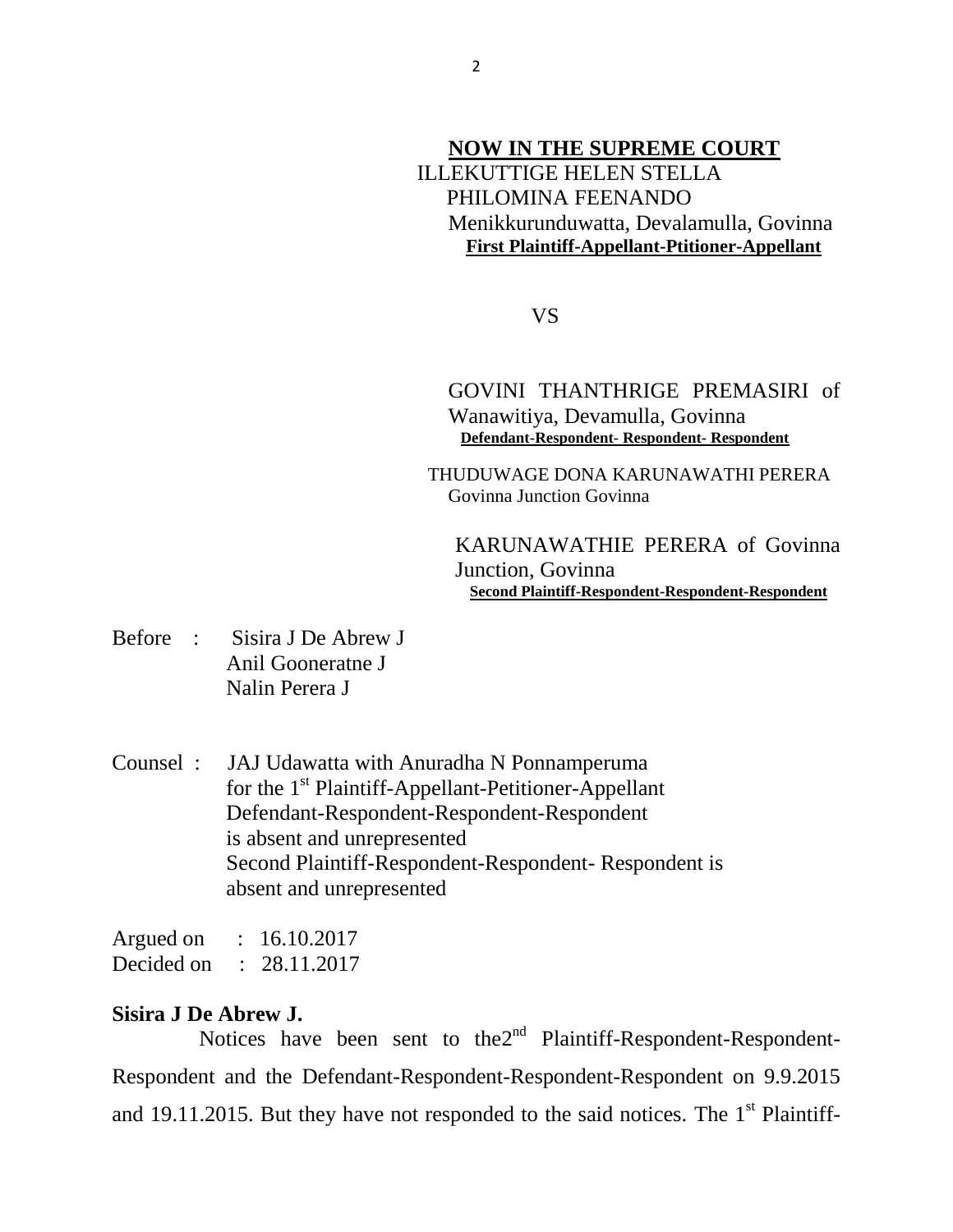Appellant-Petitioner-Appellant (hereinafter referred to as the  $1<sup>st</sup>$  Plaintiff-Appellant) and the 2<sup>nd</sup> Plaintiff-Respondent-Respondent-Respondent (hereinafter referred to as the  $2<sup>nd</sup>$  Plaintiff) filed action bearing Number 2057/L in the District Court of Mathugama to get a declaration that the road described in the  $2<sup>nd</sup>$  schedule to the Plaint is a private road and the to prevent the Defendant-Respondent-Respondent-Respondent (hereinafter referred to as the Defendant-Respondent) from using the said road.

 The learned District Judge by his judgment dated 6.1.2009 dismissed the Plaint. Being aggrieved by the said judgment, the  $1<sup>st</sup>$  Plaintiff-Appellant appealed to the Civil Appellate High Court (hereinafter referred to as the High Court). The High Court by its judgment dated 29.7.2015 dismissed the appeal. Being aggrieved by the said judgment of the High Court, the  $1<sup>st</sup>$  Plaintiff-Appellant appealed to this court. This court by its order dated 2.11.2016 granted leave to appeal on questions of law stated in 18(a) and 18(e) of the Petition of Appeal dated 30.8.2015 which are set out below.

- 1. Did the High Court err by holding that the disputed road way is to be considered as a public road as the said right of way is being used by the Public?
- 2. Did the High Court err in failing to consider that for a road to be a public road it should either be used as such from time immemorial or that there should be clear evidence of vesting such road way in a local authority.

The Defendant-Respondent in the District Court took up the position that the disputed road was a public road. Therefore, the most important question that must be decided in this case is whether the disputed road is a public road or a private road. The  $1<sup>st</sup>$  Plaintiff-Appellant in her evidence took up the position that the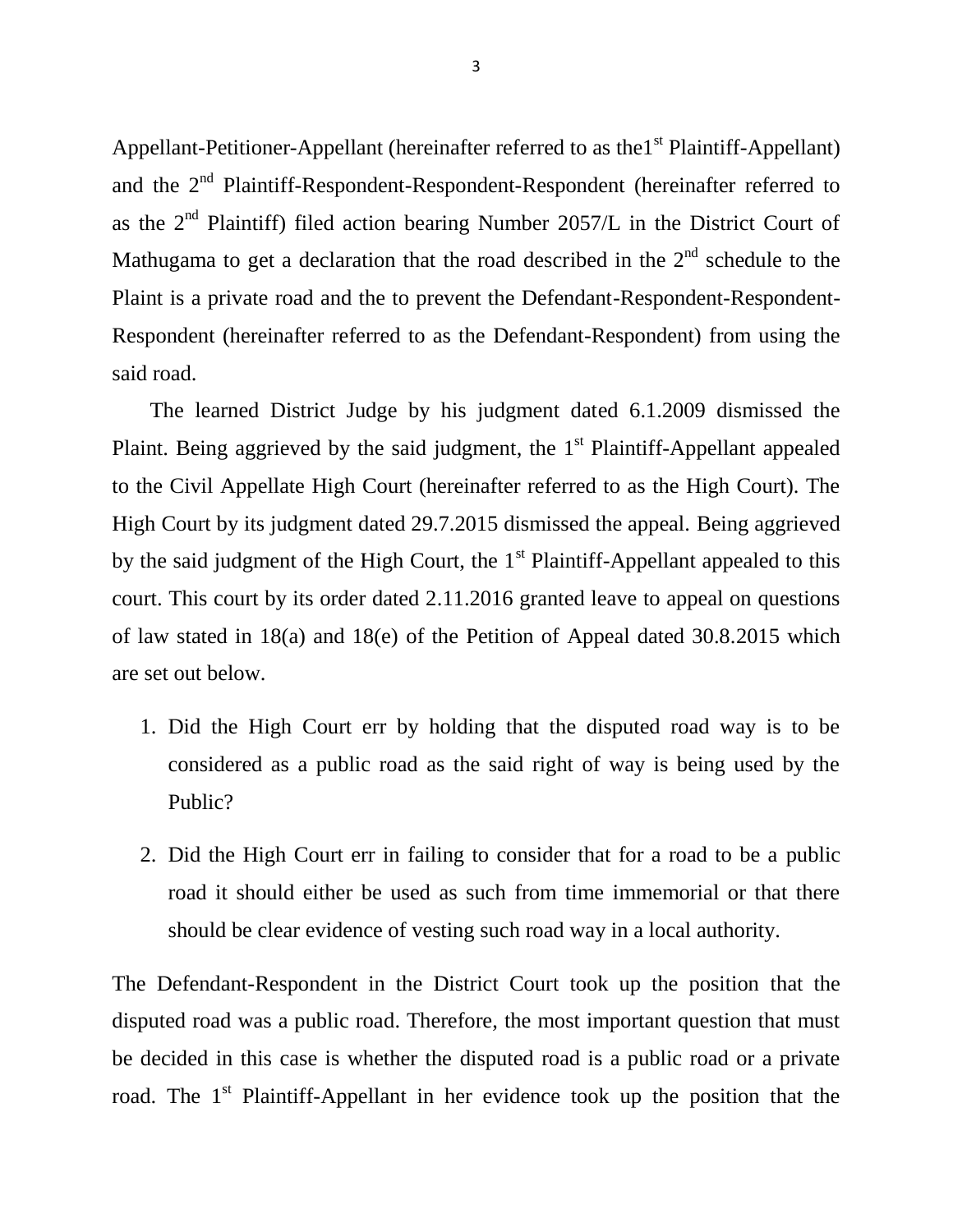disputed road was shown as Lot No.6 and 7 in plan No.1254 of H.S Samarasekara Licensed Surveyor marked as P2(a) which had been produced in DC Mathugama Case No.404. The No. 6 and 7 were declared as a common road among allottees in Partition Case No.404 in DC Mathugama (marked as P9). If it is a public road, this road would have been excluded in the Partition case. But no such thing was done. In DC Kalutara L202, parties entered a settlement to the effect that the disputed road in this case was a private road. The above evidence was given by the  $1<sup>st</sup>$ Plaintiff-Appellant. The Defendant-Respondent in his answer filed in this case (page 58) took up the position that the disputed road was a portion of a public road known as Devamulla-Kurunduwatta-Diyagantota Road which has been vested with the Village Council by Gazette No.12182 dated 12.8.1960 marked V2 (page 399). A perusal of the aforementioned gazette reveals that the Local Authority had resolved to repair and maintain the Devamulla-Kurunduwatta-Diyagantota Road. But this road has not been vested with the Local Authority. Senadheera Archchige Pathmasiri who is an officer attached to the Local Authority Bulathsinhala at page 295 and 296 sated in evidence that Devamulla-Kurunduwatta-Diyagantota Road had not been vested with the Local Authority. Therefore, it appears that the stand taken up by the Defendant-Respondent is not correct. The learned Judges of the High Court have observed that the disputed road was being used as a Public Road. But it is to be noted that no such vesting was done by the aforementioned gazette. The learned District Judge has observed that even without a vesting order with consent of parties a private road can be converted to a Public Road. Where is the consent of parties in this case? The 1<sup>st</sup> Plaintiff-Appellant and the  $2<sup>nd</sup>$  Plaintiff seek a declaration in this case to the effect that the disputed road is a public road. In this connection it is relevant to consider the judicial decision in Allishamy Vs Arnolishamy (1898) I Thambya Reports 26 which was quoted with approval in the case of Samarasinghe Vs Chairman VC Matara 34 NLR 39 wherein it was